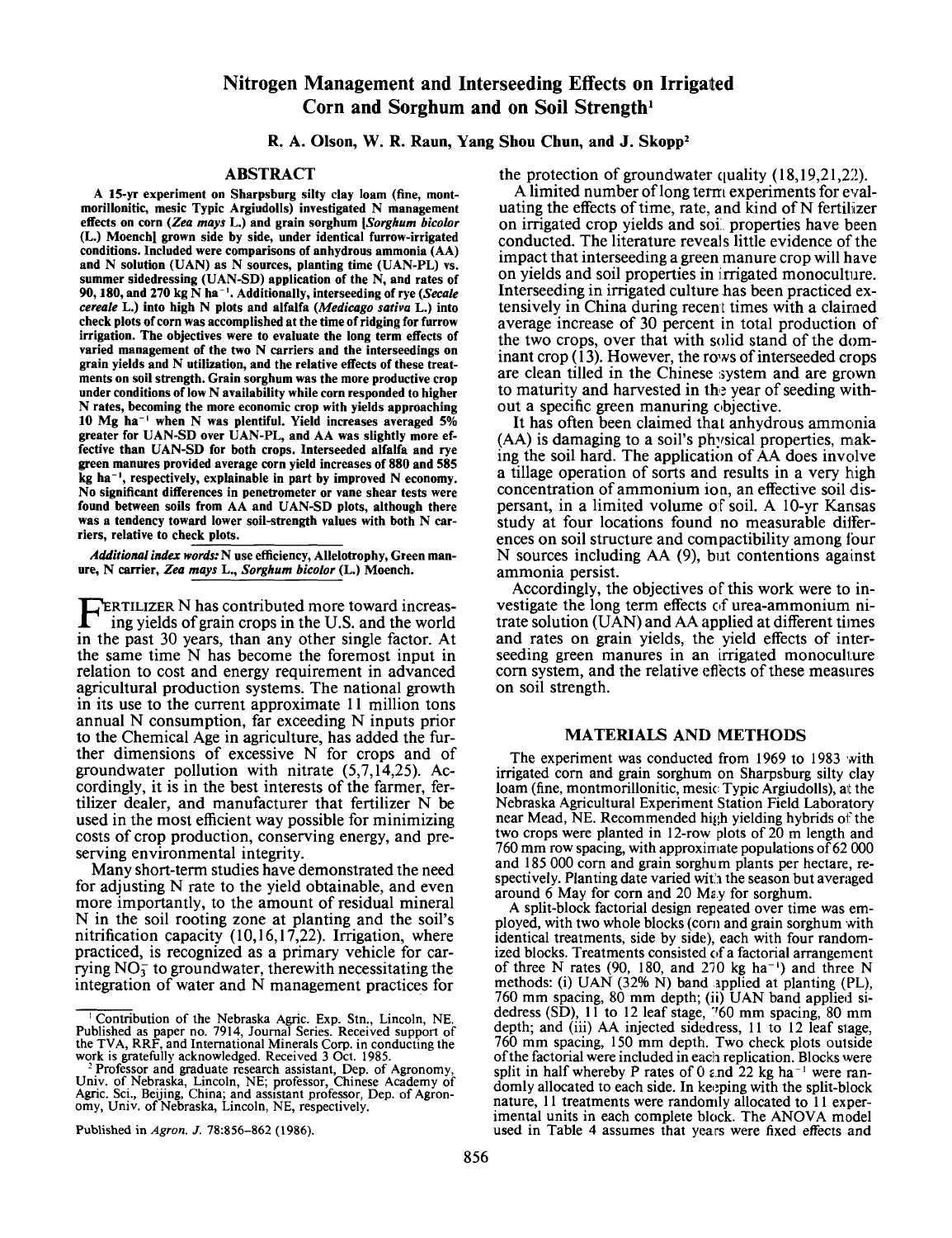that the error terms associated with year interactions are equal. Treatments were applied to the same plots each year, thus ANOVA was split *in time.* Tests for differences in *residual error minus rep by year error* vs. *rep by year error*  were not significant for any of the variables discussed. Corn and sorghum experiments were analyzed separately. Due to confounding of sources within methods, analysis was performed on both factorial effects and separate treatment combinations.

Preemergence applications of appropriate pesticides were made for control of weeds and rootworm *(Diabrotica* sp.). Irrigation water was applied as needed to both crops through furrows created by ridging after final cultivation. Beginning in 1977, alfalfa *(Medicago sativa* L.) was interseeded after ditching into half of the two P-treated check sub-blocks, and beginning in 1974, rye *(Secale cereale* L.) was interseeded into half of the P-treated UAN-PL and UAN-SD, 270 kg N ha<sup>-1</sup> sub-blocks. The delayed interseeding is necessary to allow degradation to the point of nonphytotoxicity of herbicides applied at the time of planting the corn. Analyses of these replicated treatments were performed separately as splitplot experiments, the split in the alfalfa interseeded experiment being the two check plots in each block, and the two methods being the split in the rye-interseeded experiment. In most years spring tillage before planting involved plowing followed by disking, but in some years till-planting was done into existing residues and green manure crop after stalk shredding.

Initially, grain yields were determined by hand harvesting 12 and 6 m lengths of two center rows of corn and grain sorghum, respectively. Since 1980, however, harvesting of the two center rows has been done by two-row plot combine. Grain samples were analyzed for total N by standard Kjeldah1 procedure. Grain N utilization efficiency (Gw/GN) was determined by the method of Moll et al. (12), where  $Gw =$ grain weight and  $GN =$  product of yield and percent N in the grain.

Soil strength was evaluated on check plots (alfalfa-interseeded and no interseeding), AA plots, and UAN-SD plots (rye-interseeded and no interseeding), at the 270 kg N  $^{\circ}$ ha<sup>-</sup> rate, using two measuring instruments; (i) a pocket vane shear tester (l), and (ii) a cone penetrometer *(6).* A flat surface was cleared with a spade to allow two penetrometer readings on either side of the vane shear measurement. All three measurements were on a straight line parallel to the row and within 50 mm of the original surface. A sample for soil moisture was also collected directly below the location where the vane shear measurement was obtained. Each plot was sampled four times between rows where wheels have never run, while four samples were also collected between rows showing clear evidence of wheel tracks. Thus, each plot yielded eight penetrometer and four vane shear measurements, in either wheel-track or nonwheel-track rows.

Soil properties for the experimental site at the beginning of the study are presented in Table 1.

#### **RESULTS AND DISCUSSION**

#### **Comparative N Fertilizer Responses**

Table 2 reveals the comparative response of corn and grain sorghum to rate and method of N applied. These are not outstanding average yields for irrigated conditions, but do reflect the hazards in production experienced by farmers, of hail and wind damage in some years, disease and pest attacks in others [southem corn leaf blight *(Helrninthosporiurn rnaydis* Nisik.) in one year]. The data show grain sorghum to be the better yielder under low N-availability conditions (the control plots of each crop), but corn responds to higher levels of applied N with a result of substantially higher yield potential. **A** yield-potential shortcoming of sorghum hybrids currently available is the notably shorter period available for carbohydrate production to form and fill grain heads compared to that for corn. Optimum N rate for grain sorghum under the soil and

**Table 1. Chemical characteristics of the soil at the experimental site at initiation of the study in 1969.** 

|                                                            | Soil depth, m |             |     |                                     |     |             |  |
|------------------------------------------------------------|---------------|-------------|-----|-------------------------------------|-----|-------------|--|
| Soil property                                              | $0 - 0.3$     | $0.3 - 0.6$ |     | $0.6 - 0.9$ $0.9 - 1.2$ $1.2 - 1.5$ |     | $1.5 - 1.8$ |  |
| pН<br>Total N <sub>†</sub>                                 | 6.5           | 6.3         | 6.4 | 6.6                                 | 6.7 | 6.9         |  |
| $(mg \cdot kg^{-1} \times 10^3)$<br>Mineral N <sub>T</sub> | 1.5           | 1.1         | 0.6 | 0.4                                 | 0.3 | 0.3         |  |
| $(kg ha^{-1})$<br>Available P\$                            | 34            | 21          | 17  | 12                                  | 12  | 12          |  |
| $(mg \; kg^{-1})$<br>Exchangeable K <sup>*</sup>           | 14            | 7           | 21  | 32                                  | 29  | 23          |  |
| $(mg kg-1)$                                                | 285           | 225         | 240 | 265                                 | 270 | 265         |  |

**t Bremner (3). 9 Bray** & **Kurtz P-1. 1 1** *M* **NH,OAc extraction, using a flame photometer with propane gas.**  \$ **Bremner (4).** 

**Table 2. Average grain yield, grain N yield, and grain utilization**  efficiency for irrigated corn and grain sorghum, 1969-1983.<sup>†</sup>

|         |       | Corn     |                                          |       | Grain sorghum |               |
|---------|-------|----------|------------------------------------------|-------|---------------|---------------|
| N Rate  | AA-SD |          | UAN-PL UAN-SD                            | AA-SD |               | UAN-PL UAN-SD |
| kg ha ' |       |          | Grain yield $(Gw)$ , Mg ha <sup>-1</sup> |       |               |               |
| 0       |       | 5.64     |                                          |       | 6.09          |               |
| 90      | 8.78  | 7.82     | 8.39                                     | 8.14  | 7.76          | 8.03          |
| 180     | 9.08  | 8.63     | 9.09                                     | 7.97  | 7.89          | 8.11          |
| 270     | 9.28  | 8.74     | 8.85                                     | 8.03  | 7.81          | 7.84          |
|         |       |          | Grain N yield (GN), kg ha <sup>-1</sup>  |       |               |               |
| 0       |       | 61.1     |                                          |       | 65.9          |               |
| 90      | 104.6 | 91.2     | 98.3                                     | 105.2 | 94.1          | 99.5          |
| 180     | 111.5 | 106.2    | 112.2                                    | 107.6 | 105.4         | 109.8         |
| 270     | 116.5 | 111.8    | 111.9                                    | 114.8 | 108.4         | 109.3         |
|         |       |          | Gw/GN                                    |       |               |               |
| 0       |       | $92.3 -$ |                                          |       | $92.4 -$      |               |
| 90      | 84.4  | 86.3     | 85.7                                     | 78.9  | 95.5          | 83.0          |
| 180     | 81.6  | 81.7     | 81.2                                     | 75.7  | 76.7          | 75.0          |
| 270     | 80.3  | 78.5     | 79.2                                     | 73.1  | 73.0          | 73.6          |

**t Gw/GN** = **grain utilization efficiency; corn grain yield at 15.5% moisture, grain sorghum 14%. UAN** = **urea ammonium nitrate. AA** = **anhydrous**  ammonia.  $SD = N$  sidedressed at  $11-12$  leaf stage.  $PL = N$  applied at **planting. See Table 4 for statistical treatment.** 

**Table 3. Economic fertilization optimums derived from regression eauations of vield vs. N rate. on means over vears.t** 

| <b>Treatment</b> |                                                                                                                                                                             | CV |
|------------------|-----------------------------------------------------------------------------------------------------------------------------------------------------------------------------|----|
| AA-SD            | Grain yield = $5.748 + 37.27(RT) - 91.40(RT)^{2}$ 0.72** 18.0<br>$RT_f = 0.1871$ Mg ha <sup>-1</sup><br>Grain yield = 9.522 Mg ha <sup>-1</sup>                             |    |
|                  | UAN-SD Grain yield = $5.667 + 36.70(RT) - 93.01(RT)^2$ 0.66** 20.2<br>$RT_f = 0.1715 \text{ Mg} \text{ ha}^{-1}$<br>Grain yield = 9.225 Mg ha <sup>-1</sup>                 |    |
|                  | UAN-PL Grain yield = $5.644 + 28.80(RT) - 64.67(RT)^2$ 0.62** 21.1<br>$RT_f = 0.1856 \text{ Mg} \text{ ha}^{-1}$<br>Grain yield = 8.762 Mg ha <sup>-1</sup>                 |    |
|                  | ** r significant at 0.01 probability level with 57 df error.<br>$\text{+ Price ratio} = \frac{$302 \text{Mg N}}{$98/\text{Mg grain}]} = 3.069 \text{ for AA}$<br>\$472/Mg N |    |

$$
= \frac{$472 Mg N}{$98/ Mg grain} = 4.796 for UAN
$$

 $\sharp RT =$  **rate of N, Mg ha<sup>-1</sup>.** 

 $\oint R T_f$  = economic fertilizer rate when the slope of the quadratic yield **function equals the price ratio.**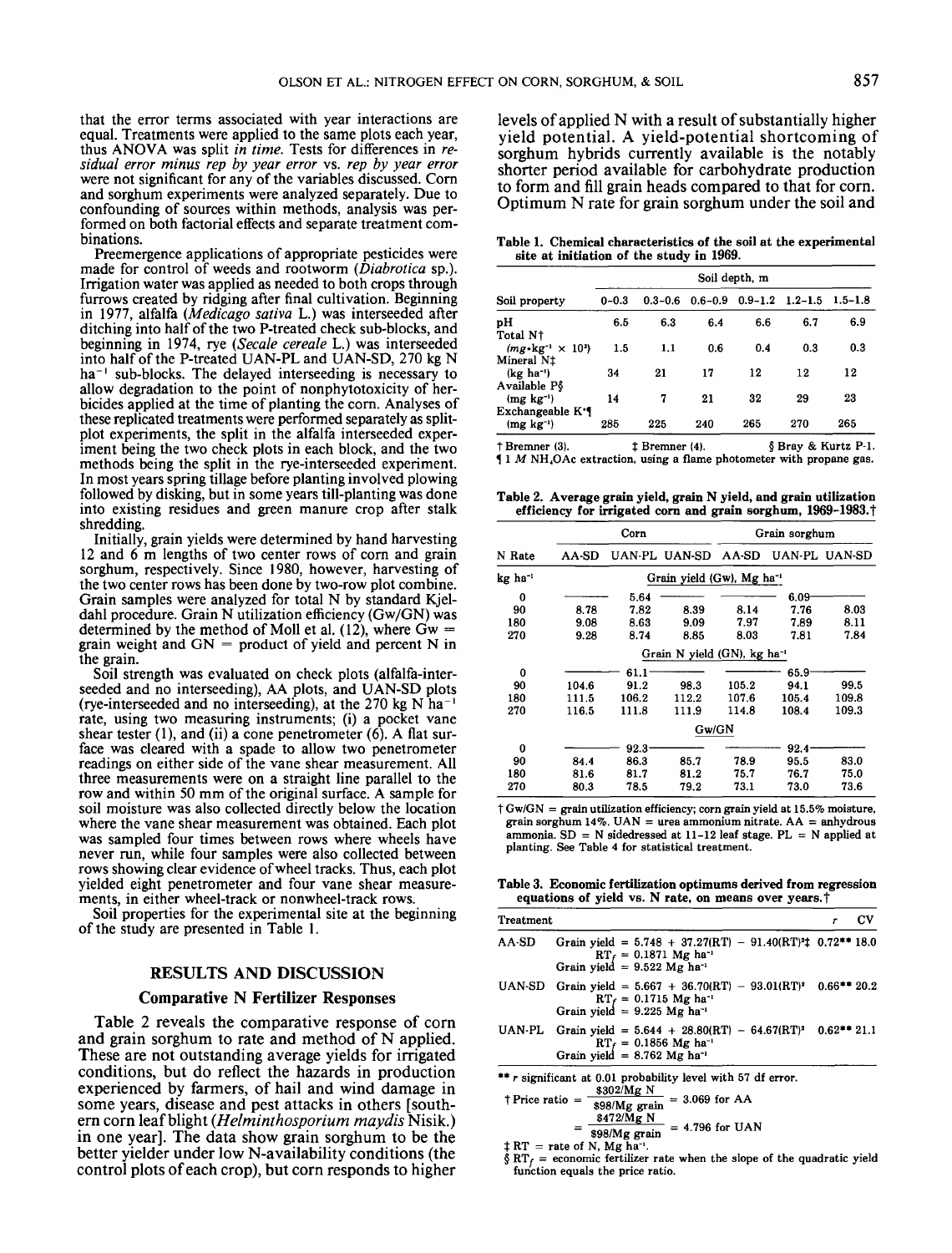environmental conditions of this study was 90 kg ha<sup> $-1$ </sup> or less, whereas economic rate optimums for corn X method interactions were in the order of 180 kg ha-' (Table **3).** Quadratic response equations for sorghum were not used since mathematical peaks exceeded 90 kg ha<sup>-1</sup>, which the data in Table  $\overline{2}$  show to be unrealistic. These calculations show that under the existing conditions, it is economic to apply more N via AA-SD while at the same time obtaining greater increases in yield compared with UAN-PL and UAN-SD.

Corn and sorghum crops achieved an approximate 5% yield advantage for UAN-SD over UAN-PL at the optimum N rate for yield. The explanation lies in the fact that a fairly comprehensive root system exists for N uptake by the crop at the **30** to **45** cm above-ground growth stage for rapid absorption of the N with less opportunity for loss than with the root-free system at planting. An even later application time would likely have been beneficial if field equipment were available for operation in taller corn  $(21)$ . Such enhanced efficiency in N fertilizer utilization has been a common observation under irrigated and humid climatic conditions **(1 1,16,20,26),** but less so in drier environments where moisture penetration is not sufficient to move the applied N into the rooting zone.

The long term comparison of the N carriers, both injected into the soil, shows AA-SD to have been 5% more efficient than UAN-SD across all rates of application for corn, but little difference existed between the two for sorghum. The disparity here in favor of AA undoubtedly relates to the urea component of the UAN, which may allow both leaching loss and  $NH<sub>3</sub>$ 

volatilization in the high pH medium of the concentrated application band. Alternatively,  $NO<sub>2</sub>$  accumulation in the periphery of the UAN band, due to the high  $pH$  and high  $NH<sub>2</sub><sup>+</sup>$  concentration, inhibits activity of *Nitrobacter* sp. that would oxidize NO; to  $NO<sub>3</sub>$ . The NO<sub>2</sub> diffusing from the alkaline band into surrounding acid soil is converted to  $HNO<sub>2</sub>$  which either self decomposes with the evolution of  $\overline{N}O$  and  $NO<sub>2</sub>$ , or reacts with soil organic matter releasing  $N<sub>2</sub>$  $(15)$ . A further possible explanation for the superiority of  $AA$  may be in the enhanced  $N$  utilization efficiency and reduced disease incidence from the extended NH: nutrition occurring with the AA source **(8).** 

Analyses of the P treatment component in this experiment provided no evidence of response to applied P to date on this soil, which has a low-medium soil test P in its surface. Lack of response can be attributed to the high subsoil P level that is characteristic of the Sharpsburg soil in this area (Table 1).

Method  $\times$  year and N-rate  $\times$  year interactions (Table 4) were expected because methods responded the same in dry years, while N-rate responses were present but varied in magnitude over time. A N-rate  $\times$  P-rate interaction, present in the corn and sorghum experiments, indicated that at high N rates (180 kg N ha<sup>-</sup> corn,  $270 \text{ kg N} \text{ ha}^{-1}$  sorghum) P fertilization depressed yields. Whether this is due to suppression of another nutrient's uptake or to some o:her reason cannoi be established from the data at hand. Grain utilization efficiencies (Gw/GN) (Table 2) iollowed yield and GN data of both corn and sorghum. **4** smaller ratio of Gw/ GN (Sorghum AA-SD-90 vs. UAN-SD-90 and UkN-PL-90) indicates increased protein content with no real

| UAN, which may allow both leaching loss and $NH3$<br>PL-90) indicates increased protein content with no real<br>Table 4. Analyses of variance and associated contrasts for over-year analysis of corn and grain sorghum experiment. |      |               |                       |               |                     |               |             |                             |
|-------------------------------------------------------------------------------------------------------------------------------------------------------------------------------------------------------------------------------------|------|---------------|-----------------------|---------------|---------------------|---------------|-------------|-----------------------------|
|                                                                                                                                                                                                                                     |      | Corn          |                       |               |                     | Grain sorghum |             |                             |
| Source                                                                                                                                                                                                                              | df   | Grain yield   | Grain N               | Gw/GN         | df                  | Grain vield   | Grain N     | Gw/GN                       |
| Total                                                                                                                                                                                                                               | 1079 |               |                       |               | 1079                |               |             |                             |
| Rep                                                                                                                                                                                                                                 | 3    |               | ۰                     | ٠             | 3                   | ۰             |             |                             |
| Method                                                                                                                                                                                                                              | 2    | $\Rightarrow$ | $+ +$                 | NS            | $\boldsymbol{2}$    | <b>NS</b>     | **          |                             |
| N-rate                                                                                                                                                                                                                              | 2    | **            | $+ +$                 | NS.           | $\boldsymbol{2}$    | <b>NS</b>     | **          | **                          |
| Method $\times$ N-rate                                                                                                                                                                                                              | 4    | <b>NS</b>     | ***                   | **            | $\overline{\bf{4}}$ | <b>NS</b>     | <b>NS</b>   |                             |
| Error (a)                                                                                                                                                                                                                           | 24   |               |                       |               | 24                  |               |             |                             |
| P-rate                                                                                                                                                                                                                              |      | $_{\rm NS}$   | <b>NS</b>             | <b>NS</b>     | 1                   | <b>NS</b>     | $_{\rm NS}$ | NS                          |
| Error (b)                                                                                                                                                                                                                           | 3    |               |                       |               | 3                   |               |             |                             |
| Method $\times$ P-rate                                                                                                                                                                                                              | 2    | <b>NS</b>     | <b>NS</b>             | NS            | $\boldsymbol{2}$    | <b>NS</b>     | <b>NS</b>   | ۰                           |
| N-rate $\times$ P-rate                                                                                                                                                                                                              | 2    |               | NS                    | $_{\rm NS}$   | $\boldsymbol{2}$    | <b>NS</b>     | ***         | <b>NS</b>                   |
| Method $\times$ N-rate $\times$ P-rate                                                                                                                                                                                              |      | <b>NS</b>     | <b>NS</b>             | NS            | 4                   | <b>NS</b>     | <b>NS</b>   | NS                          |
| Error (c)                                                                                                                                                                                                                           | 24   |               |                       |               | 24                  |               |             |                             |
| Yr                                                                                                                                                                                                                                  | 14   | **            | **                    | $***$         | 14                  | $***$         | $***$       | $\rightarrow$ $\rightarrow$ |
| Method $\times$ Yr                                                                                                                                                                                                                  | 28   | **            | **                    | **            | 28                  | **            | **          | <b>NS</b>                   |
| N-rate $\times$ Yr                                                                                                                                                                                                                  | 28   | $\bullet$     | **                    | **            | 28                  | ۰             | **          | $\pm\pm$                    |
| P-rate $\times$ Yr                                                                                                                                                                                                                  | 14   | <b>NS</b>     | <b>NS</b>             |               | 14                  | $***$         | ٠           | <b>NS</b>                   |
| Method $\times$ N-rate $\times$ Yr                                                                                                                                                                                                  | 56   | NS            | <b>NS</b>             | **            | 56                  | $_{\rm NS}$   | NS          | ٠                           |
| Method $\times$ P-rate $\times$ Yr                                                                                                                                                                                                  | 28   | <b>NS</b>     | $\clubsuit\spadesuit$ | $***$         | 28                  | $_{\rm NS}$   | NS          | ۰                           |
| N-rate $\times$ P-rate $\times$ Yr                                                                                                                                                                                                  | 28   | $_{\rm NS}$   | ***                   | $\bullet$     | 28                  | <b>NS</b>     | *           | NS                          |
| Method $\times$ N-rate $\times$ P-rate $\times$ Yr                                                                                                                                                                                  | 56   | NS            | <b>NS</b>             | NS            | 56                  | <b>NS</b>     | **          | NS                          |
| Residual                                                                                                                                                                                                                            | 756  |               |                       |               | 756                 |               |             |                             |
| $\mathbf{C} \mathbf{V}$                                                                                                                                                                                                             |      | 11.7          | 11.6                  | 4.73          |                     | 9.8           | 17.3        | 9.5                         |
| Contrast <sup>†</sup>                                                                                                                                                                                                               |      |               |                       |               |                     |               |             |                             |
| AA-SD vs. UAN-PL                                                                                                                                                                                                                    |      | $***$         | $***$                 | $_{\rm NS}$   |                     | *             | **          | $***$                       |
| AA-SD vs. UAN-SD                                                                                                                                                                                                                    |      |               | ۰                     | NS            |                     | $_{\rm NS}$   | ۰           | ***                         |
| UAN-SD vs. UAN-PL                                                                                                                                                                                                                   |      | **            | ٠                     | NS            |                     | NS            | $\bullet$   | NS                          |
| N-rate Lin                                                                                                                                                                                                                          |      | $\pm\pm$      | **                    | **            |                     | <b>NS</b>     | $***$       | **                          |
| N-rate quad                                                                                                                                                                                                                         |      | **            | $***$                 | $\frac{1}{2}$ |                     | <b>NS</b>     | NS          | ۰                           |
| 90 vs. 180 $\times$ P-rate                                                                                                                                                                                                          |      |               | $***$                 | <b>NS</b>     |                     | <b>NS</b>     | <b>NS</b>   | NS                          |
| 90 vs. 270 $\times$ P-rate                                                                                                                                                                                                          |      | NS            | <b>NS</b>             | NS            |                     | <b>NS</b>     | ٠           | <b>NS</b>                   |

\*\* Significant at 0.05, 0.01, and 0.10 probability levels, respectively; NS = nonsignificant.

t AA-SD = anhydrous ammonia sidedressed. **11-12** leaf stage, UAN-SD = Urea ammonium nitrate sidedressed **11-12** leaf stage, UAN-PL = Urea ammonium nitrate applied at planting.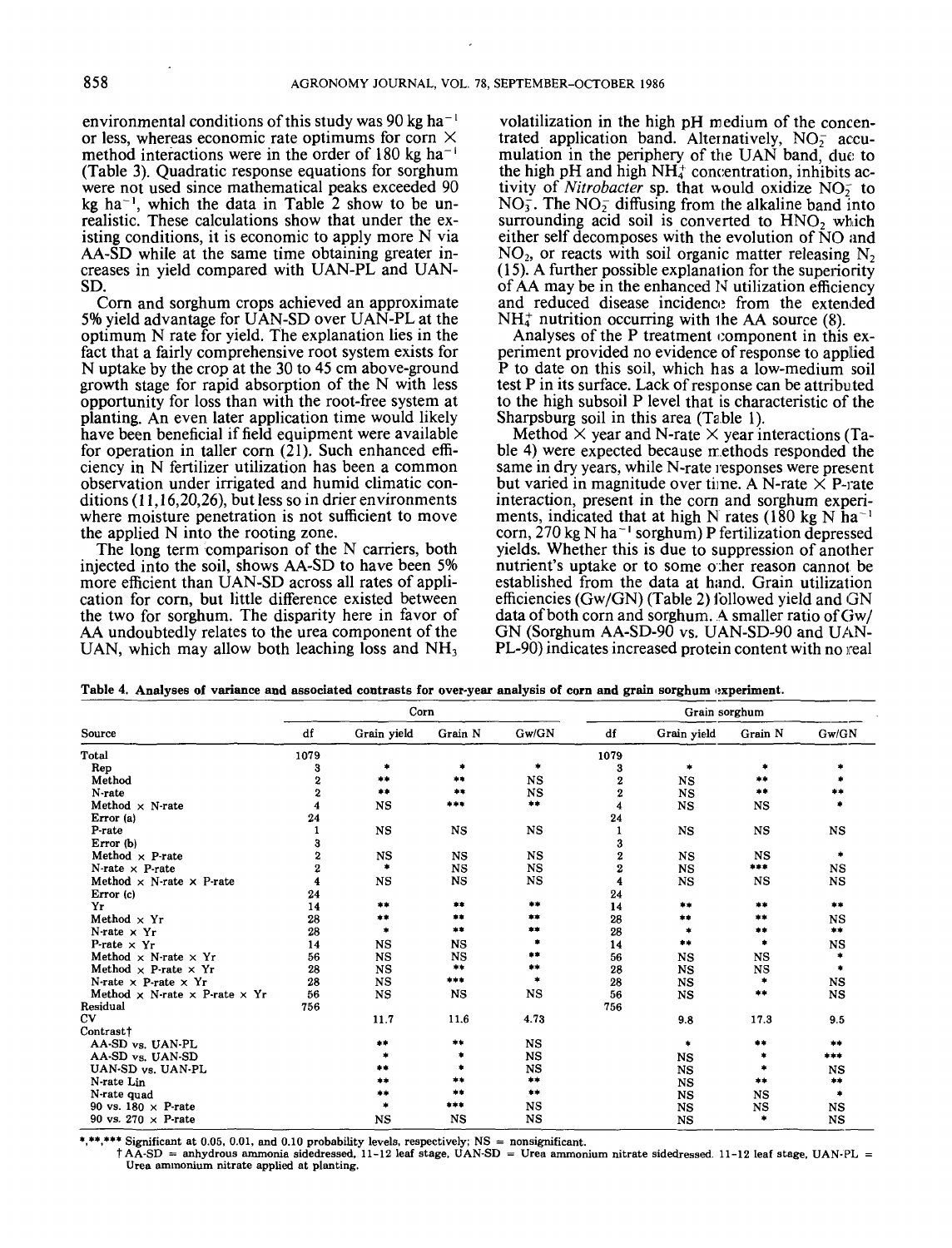difference in yield. A method  $\times$  N-rate interaction for Gw/GN reflects larger decreases in grain utilization efficiencies with increasing rates for UAN-SD and UAN-PL VS. AA-SD.

### **Response to Green Manure Interseeding**

Alfalfa interseeded into check plots at ditching for irrigation effected an average yield increase of 880 kg  $ha^{-1}$  from the limited growth realized in the monoculture corn system (Table **5).** Stand establishment was accomplished when soil remained reasonably moist in the furrows, maintained by rain and irrigation, but very little growth occurred under the heavy shading of the growing corn. In the absence of early frost and with normal autumnal rain, a modest amount of growth was achieved before freezeup. Given these conditions, a fairly heavy growth was realized in the spring with a crop of alfalfa green manure standing 0.20 to **0.45**  m tall in early May. The highly proteinaceous crop incorporated at that time had mobilized a significant amount of rapidly released N for the following corn to use.

Less readily explained is the benefit derived from interseeding rye into high N treatment plots (Table 6). The average 585 kg ha<sup>-1</sup> grain-yield increase recorded could be, in part, a N factor from N absorbed in the rye and held against leaching or denitrification losses or both. What is likely to be of greater impact, however, are allelochemical effects from an altered deleterious microbial population that builds up in monoanother group of organisms accompanying the secondary crop, a benefit recognized from crop rotation **(2).** 

Allelotrophy, improved soil structure, and reduced disease and insect attack may all be involved with both interseedings, in addition to the N benefit registered.

| Table 5. Influence of interseeded alfalfa into check plots (no N) |  |
|-------------------------------------------------------------------|--|
| on irrigated corn yields and total grain N.                       |  |

|      |         | Grain yield                 |                             |         | Grain N    |           |  |
|------|---------|-----------------------------|-----------------------------|---------|------------|-----------|--|
| Year | Alfalfa | No alfalfa                  |                             | Alfalfa | No alfalfa |           |  |
|      |         | $-$ Mg ha <sup>-1</sup> $-$ | $-$ kg ha <sup>-1</sup> $-$ |         |            |           |  |
| 1977 | 5.40    | 5.36                        | NS                          | 70.2    | 70.7       | NS        |  |
| 1978 | 9.19    | 9.56                        | NS                          | 112.3   | 115.1      | NS        |  |
| 1979 | 9.04    | 6.02                        | **                          | 104.6   | 66.4       | **        |  |
| 1980 | 4.39    | 3.71                        | *                           | 47.4    | 42.3       | <b>NS</b> |  |
| 1981 | 7.61    | 6.86                        | ***                         | 86.9    | 82.4       | <b>NS</b> |  |
| 1982 | 5.80    | 4.49                        | **                          | 62.0    | 46.9       | **        |  |
| 1983 | 4.05    | 3.32                        |                             | 50.3    | 41.3       | ***       |  |
| Avg  |         |                             |                             |         |            |           |  |
| sum  | 6.52    | 5.62                        | **                          | 76.3    | 66.4       | **        |  |

NH<sub> $\ddagger$ </sub> in 1983 ( $\mu$ g g<sup>-1</sup>, 0-300 mm)<br>63.9 **67.1 63.9** 

**Analysis of variance on sum variables over years**  *8* 

|                         | df | Grain<br>yield | Grain<br>N | $Min + exch.†$<br>NH: |
|-------------------------|----|----------------|------------|-----------------------|
| Total                   | 15 |                |            |                       |
| Rep                     | 3  | NS             | NS         | NS                    |
| Check plot              |    | NS             | NS         | NS                    |
| Error (a)               | 3  |                |            |                       |
| Trt                     |    | $***$          | ۰          | ۰                     |
| $Trt \times$ check plot |    | NS             | NS         | NS                    |
| Residual                | 6  |                |            |                       |
| CV                      |    | 6.8            | 8.5        | 3.8                   |

\*\*\* Significant at 0.05, 0.01, and 0.10 probability levels, respectively; **NS** = **nonsignificant.** 

**t Mineralizable** + **exchangeable** NH; **of surface** soil **on samples taken following harvest in 1983 only;** NH: **determined by steam distillation, mineralizable by autoclaving.** 

| Table 6. Influence of interseeded rye on irrigated corn yields and total grain N of high N-treated plots. |  |  |  |  |
|-----------------------------------------------------------------------------------------------------------|--|--|--|--|
|-----------------------------------------------------------------------------------------------------------|--|--|--|--|

|                                                                                                              |       | 270 N Planting              |             |         |                                                         |                                               |       | 270 N sidedressed           |             |       |                             |           |
|--------------------------------------------------------------------------------------------------------------|-------|-----------------------------|-------------|---------|---------------------------------------------------------|-----------------------------------------------|-------|-----------------------------|-------------|-------|-----------------------------|-----------|
|                                                                                                              |       | Grain vield                 |             | Grain N |                                                         | Grain Yield                                   |       | Grain N                     |             |       |                             |           |
| Year                                                                                                         | Rye   | No rye                      |             | Rye     | No rye                                                  |                                               | Rye   | No rye                      |             | Rye   | No rye                      |           |
|                                                                                                              |       | $-$ Mg ha <sup>-1</sup> $-$ |             |         | $\longrightarrow$ kg ha <sup>-1</sup> $\longrightarrow$ |                                               |       | $-$ Mg ha <sup>-1</sup> $-$ |             |       | $-$ kg ha <sup>-1</sup> $-$ |           |
| 1974                                                                                                         | 5.08  | 6.18                        | ۰           | 89.3    | 110.3                                                   | $\pm\pm$                                      | 5,82  | 6.10                        | <b>NS</b>   | 103.5 | 112.0                       | ***       |
| 1975                                                                                                         | 8.75  | 8.37                        | <b>NS</b>   | 143.9   | 140.4                                                   | <b>NS</b>                                     | 7.45  | 7.86                        | $_{\rm NS}$ | 116.6 | 135.5                       |           |
| 1976                                                                                                         | 8.56  | 7.40                        | $_{\rm NS}$ | 136.1   | 121.9                                                   | <b>NS</b>                                     | 8.06  | 6.96                        | <b>NS</b>   | 123.9 | 115.8                       | NS        |
| 1977                                                                                                         | 7.31  | 6.57                        | $\bullet$   | 111.0   | 104.2                                                   | ***                                           | 6.59  | 7.06                        | NS          | 101.6 | 110.9                       |           |
| 1978                                                                                                         | 10.62 | 11.29                       | NS          | 149.9   | 162.1                                                   | <b>NS</b>                                     | 10.13 | 10.99                       | <b>NS</b>   | 141.5 | 148.7                       | <b>NS</b> |
| 1980                                                                                                         | 7.80  | 7.67                        | <b>NS</b>   | 100.4   | 95.4                                                    | NS                                            | 8.28  | 7.98                        | <b>NS</b>   | 101.8 | 103.4                       | NS        |
| 1981                                                                                                         | 11.48 | 8.97                        | $***$       | 168.1   | 132.3                                                   | $\begin{array}{c} \bullet\bullet \end{array}$ | 9.99  | 8.78                        | ۰           | 148.3 | 130.5                       |           |
| 1982                                                                                                         | 11.75 | 9.25                        | $***$       | 149.1   | 119.6                                                   | ۰                                             | 10.98 | 9.46                        | ۰           | 141.9 | 121.6                       | ***       |
| 1983                                                                                                         | 8.89  | 7.40                        | ***         | 127.6   | 101.4                                                   | ۰                                             | 9.12  | 7.58                        | ۰           | 130.7 | 105.5                       | 半率        |
| Avg sum                                                                                                      | 8.91  | 8.12                        | $***$       | 130.6   | 120.8                                                   | ۰                                             | 8.46  | 8.08                        | ***         | 123.3 | 120.4                       | <b>NS</b> |
| Mineralizable $+$ exchangeable<br>NH <sub><math>*</math></sub> in 1983 ( $\mu$ g g <sup>-1</sup> , 0-300 mm) |       |                             |             |         |                                                         |                                               |       |                             |             |       |                             |           |
|                                                                                                              | 80    | 72                          | <b>NS</b>   |         |                                                         |                                               | 107   | 75                          | ***         |       |                             |           |
|                                                                                                              |       |                             |             |         | Analysis of variance on sum variables over years        |                                               |       |                             |             |       |                             |           |
|                                                                                                              |       |                             | df          |         |                                                         | Grain yield                                   |       | Grain N                     |             |       | $Min + exch. NH$ ;          |           |
| Total                                                                                                        |       |                             | 15          |         |                                                         |                                               |       |                             |             |       |                             |           |
| Rep                                                                                                          |       |                             | 3           |         |                                                         | $\bullet$                                     |       | NS                          |             |       | ۰                           |           |
| Method                                                                                                       |       |                             |             |         |                                                         | <b>NS</b>                                     |       | <b>NS</b>                   |             |       | <b>NS</b>                   |           |
| Error (a)                                                                                                    |       |                             |             |         |                                                         |                                               |       |                             |             |       |                             |           |
| Trt                                                                                                          |       |                             |             |         |                                                         | $***$                                         |       |                             | ۰           |       | <b>NS</b>                   |           |
| Error                                                                                                        |       |                             | 6           |         |                                                         |                                               |       |                             |             |       |                             |           |
| CV                                                                                                           |       |                             |             |         |                                                         | 3.3                                           |       | 4.4                         |             |       | 26.7                        |           |
| Contrast                                                                                                     |       |                             |             |         |                                                         |                                               |       |                             |             |       |                             |           |
| No rye vs. rye in planting                                                                                   |       |                             |             |         |                                                         | $***$                                         |       |                             | ۰           |       | <b>NS</b>                   |           |
| No rye vs. rye in sidegress                                                                                  |       |                             |             |         |                                                         | ***                                           |       | <b>NS</b>                   |             | 神神学   |                             |           |

\*\*\* Significant at 0.05, 0.01, and 0.10 probability levels, respectively;  $NS =$  nonsignificant.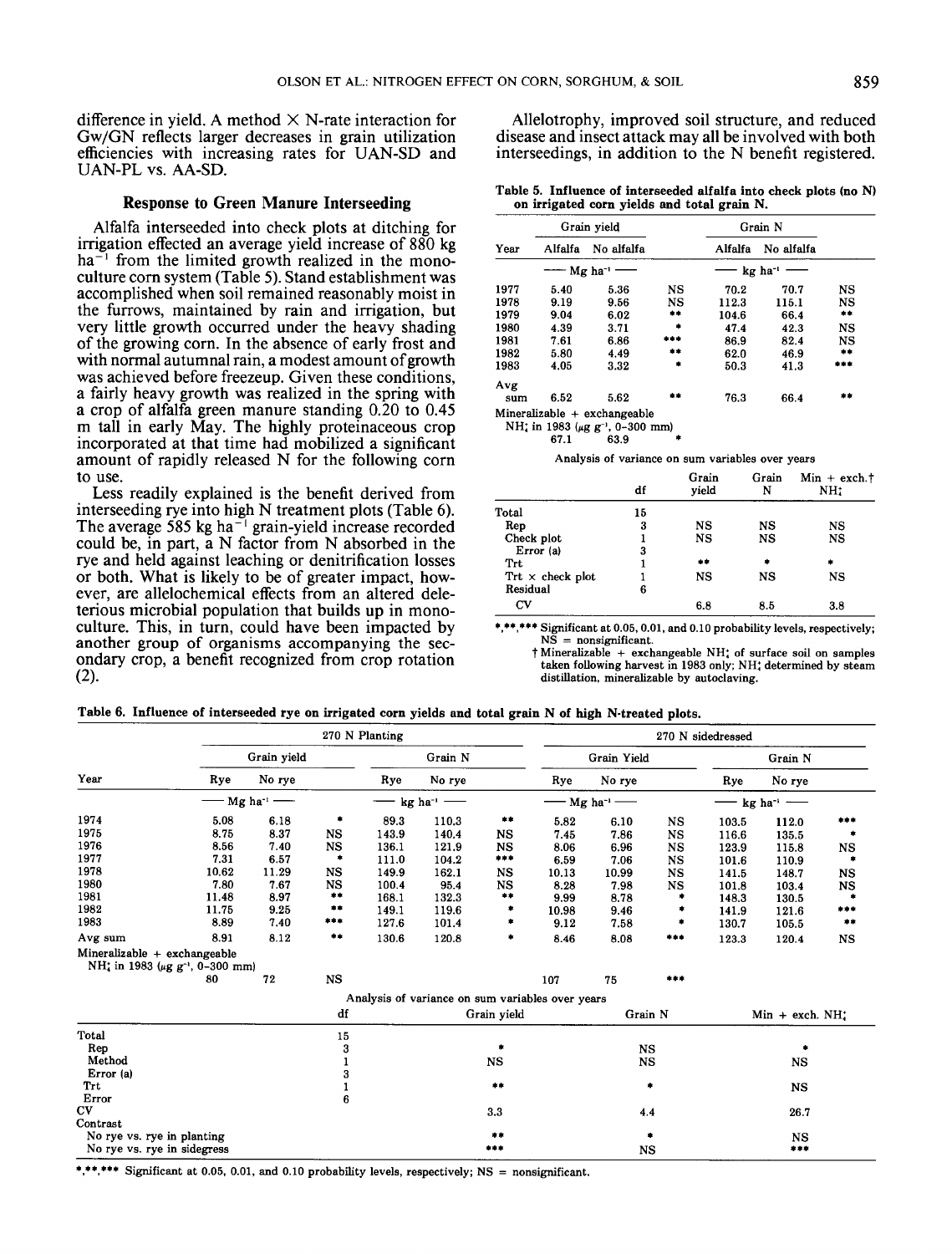

**Fig. 1. Linear relationships of yield and grain N for ratios of rye interseeded/no interseeding vs. time. GRNR** = **grain nitrogen, rye interseeded;**   $GRNIR =$  grain nitrogen, no rye interseeding;  $YLDR =$  yield, rye interseeded;  $YLDNR =$  yield, no rye interseeding. Yields of interseeded **rye plots not measured in 1979.** 

No consistent benefit from the interseedings appeared in the first **3** or **4** yr. Time was needed to set the biological transformations that would benefit yield in motion. **A** positive linear relationship of the ratios (rye interseeded/no rye interseeding), for both yield and grain **N** vs. time (Fig. **l),** supports this hypothesis. Some of the delay could certainly be attributed to problems in obtaining stands of the interseeded crops in years of a very dry summer and fall (despite furrow irrigation), and to early heavy frost resulting in lost

**Table 7. Influence of N treatments and interseeding on physical parameters measlired.** 

| irrigation), and to early neavy frost resulting in lost                                 |        |                                                  |            |           |
|-----------------------------------------------------------------------------------------|--------|--------------------------------------------------|------------|-----------|
| Table 7. Influence of N treatments and interseeding on physical<br>parameters measured. |        |                                                  |            |           |
| Analysis of variance for cone penetrometer measurements                                 |        |                                                  |            |           |
| Treatment                                                                               | Means† |                                                  |            |           |
| Check                                                                                   | 4.60   | Overall $CV = 29%$                               |            |           |
| UAN-SD                                                                                  | 3.47   |                                                  |            |           |
| $AA-SD$                                                                                 | 3.40   | Overall                                          |            | Means†    |
| UAN-SD-rye interseeded                                                                  | 4.14   | Wheel track                                      | 6.76       |           |
| Check-alfalfa                                                                           | 3.94   | Nonwheel track                                   | 1.05       |           |
| Test of hypothesis                                                                      |        | Fvalue                                           | Pr > F     |           |
| Effect of treatment                                                                     |        | 0.84                                             | 0.464      | <b>NS</b> |
| Check vs. other                                                                         |        | 0.95                                             | 0.355      | <b>NS</b> |
| UAN-SD vs. AA-SD                                                                        |        | 1.06                                             | 0.331      | <b>NS</b> |
| Check vs. Check-alfalfa                                                                 |        | 0.06                                             | 0.808      | NS        |
| UAN-SD vs. UAN-SD-rye interseeded                                                       |        | 1.90                                             | 0.302      | <b>NS</b> |
|                                                                                         |        | Analysis of variance for vane shear measurements |            |           |
| Treatment                                                                               | Means‡ |                                                  |            |           |
| Check                                                                                   | 2.19   | Overall $CV = 33\%$                              |            |           |
| <b>UAN-SD</b>                                                                           | 1.84   |                                                  |            |           |
| $AA-SD$                                                                                 | 1.70   | Overall                                          | Means‡     |           |
| UAN-SD-rye interseeded                                                                  | 2.02   | Wheel track                                      | 3.31       |           |
| Check-alfalfa                                                                           | 1.67   | Nonwheel track                                   | 0.45       |           |
| Test of hypothesis                                                                      |        | F value                                          | Pr > F     |           |
| Effect of treatment                                                                     |        | 0.77                                             | $0.490$ NS |           |
| Check vs. other                                                                         |        | 0.00                                             | 0.9996 NS  |           |
| UAN-SD vs. AA-SD                                                                        |        | 1.48                                             | 0.254      | NS        |
| Check vs. check-alfalfa                                                                 |        | 1.08                                             | 0.339      | NS        |
| UAN-SD vs. UAN-SD-rye interseeded                                                       |        | 0.71                                             | 0.487      | NS        |

**t Cone penetrometer expressed as Mg m+. Average gravimetric moisture**  content was  $0.262$  g g<sup>-1</sup> for the wheel-track areas and  $0.277$  g g<sup>-1</sup> for the nonwheel-track areas.

 $\dagger$  Vane shear expressed as Mg m<sup>-2</sup>.

stands. It seems very likely that stands would more readily be assured with center pivot irrigation, where surface soil wetting is more frequent and where a ridge that rapidly dries out does not exist.

#### **Effects on the Physical F'roperties of Soil**

Measurements of soil strength by penetrometer and vane shear tests on plots with ccrrtain of the treatments in the experiment revealed the primary source of error in the measurements to be from the effects of soil moisture and wheel-track vs. non wheel-track rows (Table **7).** The cone penetrometer antl vane shear measurements represent two distinct characteristics of soil strength. The cone penetromeier senses soil strength as reflected primarily in compressibility. The vane shear device senses soil strength as reflected in the cohesive properties of soil and soil failure upon experiencing a shearing load. 'Thus, the two measurements provide complementary information about different aspects of soil strength. The effect of soil moisture on vane shear is well known **(24).** Similarly, cone penetrometer readings depend on soil moisture and soil bulk density **(23).** 

These effects suggest that studies of soil strength may be biased if they do not consider soil moisture or wheeltrack effects. This bias may occur due to insufficient sampling of both wheel-track and non wheel-track rows. Bias may also occur due to unrecognized systematic variations in soil moisture across a field. The present study indicates that when these factors are considered, no differences are detectable belween **UAN-SD** or **.4A-SD** treatments and the check plots.

It is interesting to note that there is a tendency in the results toward lower values of soil strength in the **UAN-SD** or **AA-SD** treated plo **is,** relative to the check plots. Thus, it is unlikely that either **UAN-SD** or **.4A-**SD treatments contribute to hardening of the soil, or that there are distinct differences caused by the N sources. More likely is the effect of fertilization to in-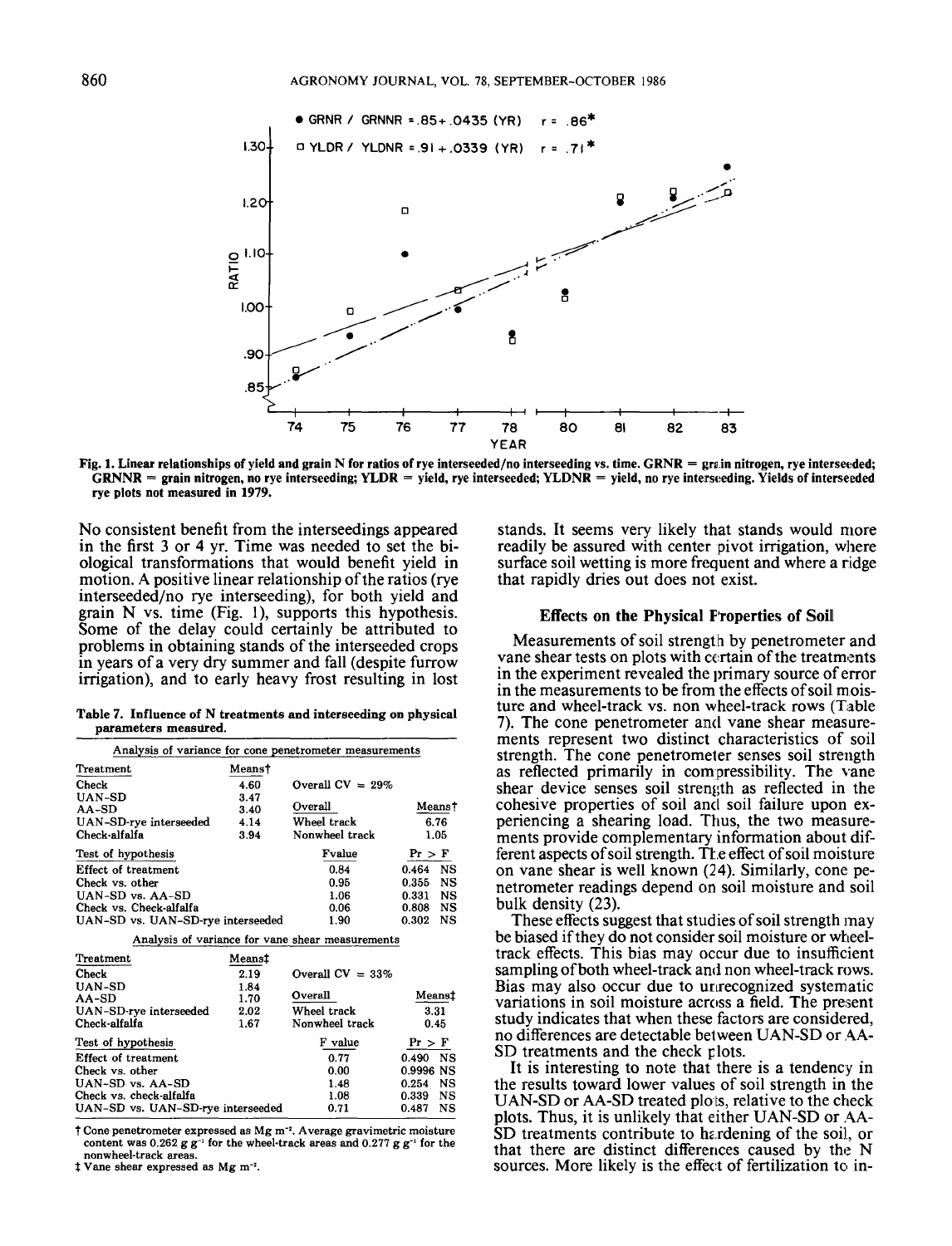

**Fig. 2. Residual NO,-N in control and high N plots after 12 years' treatments. Soils sampled from surface to the water table and reported by 1.8-m increments; each bar represents eight drillings.** 

crease soil organic matter, improving soil structure and reducing soil strength. Any observed 'hardening' of soil by AA is probably the result of its application into soil that is too wet for tillage and this is not the fault of the fertilizer.

#### **Profile Residual NO<sub>3</sub>-N**

Deep profile drillings were made to the water table in 1980 in all control and high N treatment plots of corn with two holes per plot and soil sampling by 0.6 m increments. The 270 kg N ha<sup>-1</sup> rate was obviously excessive for yield (Table 2), interest being to determine what proportion of the amount applied could be measured in transit to the groundwater. Figure 2 shows that large quantities of  $NO_3-N$  in excess of that in check plots were indeed found, and in all **1.8** m increments of depth to the water table. From 10 to **12%**  of all the N applied during the 12-yr period was found in the surface **1.8** m, still potentially recoverable by a corn crop if no further N were applied. From 13 to **22%** of all applied N was found in the full profile of soil. Less residual  $NO<sub>3</sub>$ -N in the deep profile was found with UAN applied at planting than with UAN as a summer sidedressing, and most was accounted for with the AA source sidedressed. Of further interest in this figure is the fact that soil pH in the surface 0.6 m was dropped 0.4 unit by the N treatments.

From these residual profile values and the N uptake values through 1980, the following nitrogen balance can be made with respect to the 3240 kg N applied:

|                                 | UAN at   | <b>UAN</b>          | AA  |
|---------------------------------|----------|---------------------|-----|
|                                 | planting | sidedress sidedress |     |
| N in grain                      | 42%      | 43%                 | 44% |
| Residual $NO3$ -N in<br>profile | 13%      | 17%                 | 22% |
| N unaccounted for               | 45%      | 40%                 | 34% |

The larger amounts of residual  $NO_3-N$  in the lower 1.8 m segments of all N-treated profiles, compared with the check, make it evident that leaching into the groundwater is responsible for some portion of the unaccounted for N.

## **CONCLUSIONS**

It can be concluded from this investigation that grain sorghum under irrigation exceeded corn as a scavenger for N under limited soil N supply among hybrids currently available, but corn had substantially greater yield potential with plentiful N. Delayed summer sidedressing of N fertilizer for both crops was superior to planting-time N, accounted for by a reduction in N losses when a partially established crop root system is in place for absorbing N as the fertilizer is applied. The greater effectiveness of AA-SD over UAN-SD for corn is explained by the added channels of loss to which the urea component is subject. Lack of P response throughout this long term study, despite a mediumlow surface soil test, can be attributed to the high subsoil reserve of available P in the Sharpsburg soil.